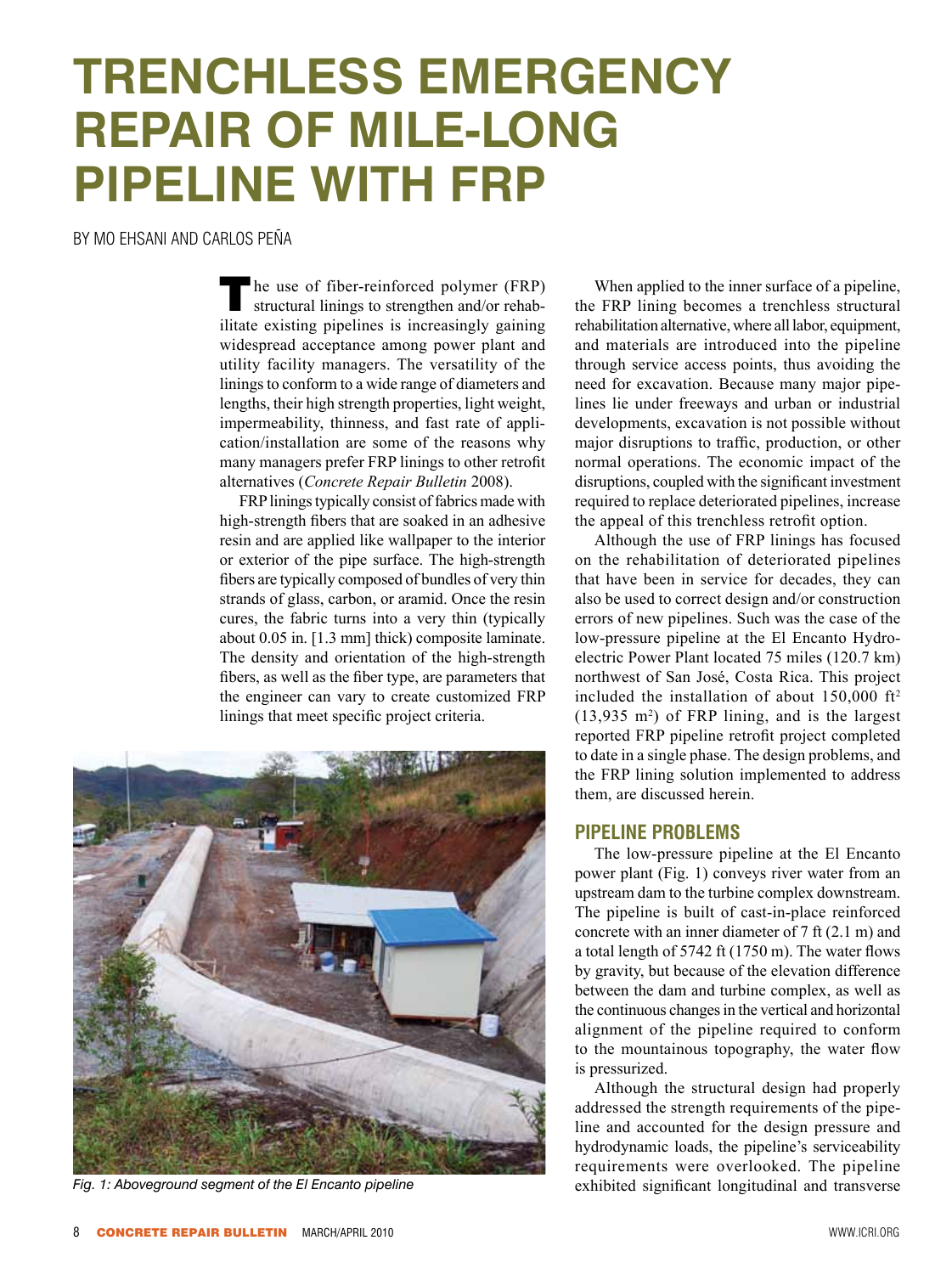cracking during a pressurized test and, as a result, as much as 20% of the flow was lost due to leaks.

The pipeline was drained and all visible cracks were sealed using typical repair materials. When the pipeline was pressurized for a second time, the repaired cracks leaked again. The leaking at the repaired cracks was most likely due to the increase in the crack width due to the deformations of the pipeline caused by the increase in internal pressure. Given the relative rigidity of most crack sealing materials, full deformation compatibility between the repair material and the surrounding concrete could not be achieved, degrading the integrity of the seal and allowing leaks to reoccur. Figure 2 illustrates typical leaks occurring along the length of the pipeline during tests conducted at maximum operational pressure.

Moreover, the cracks generated multiple paths for humidity intrusion that reached the steel reinforcement of the pipeline, allowing for corrosion problems that, if not properly addressed, could compromise the structural integrity of the pipeline in the future. Complicating the problem even further was the combination of mountainous topography and the constant tropical rains. Because most of the pipeline is buried underground, water draining down the mountains keeps the surrounding soil constantly saturated, which generates seepage pressures. In fact, with the pipeline empty, seepage water was observed draining through some of the longitudinal cracks (Fig. 3).

It was at this point that an engineering consultation and a site visit were quickly arranged. One of the authors inspected the cracks, reviewed structural plans and available local engineering reports pertinent to the leak issues, and identified the main causes of the problem.

To arrive at an optimal engineering solution, all of the aforementioned problems needed to be properly and simultaneously addressed. An additional consideration was the urgency of minimizing the time required to implement the repair, because obviously—the power plant could not produce electricity while the pipeline was shut down.

## **Solution to the Problem**

The application of FRP linings requires a certain amount of preliminary work to the pipe surface to maximize contact and bond strength between the substrate and the FRP. Therefore, pressure washing and/or sandblasting, as well as some patching and/or grinding, must take place in the areas targeted for lining with FRP. In the case of the El Encanto pipeline, the amount of preliminary work was atypically large because the cast-in-place construction process caused significantly more surface irregularities than those associated with the more traditional precast pipes, such as prestressed



*Fig. 2: Leaking after conventional crack sealing* 



*Fig. 3: Water seeping into pipeline*

concrete cylinder pipe (PCCP). Evidence of castin-place procedures such as construction joints and formwork fins was visible in the pipeline. The pipeline was pressure washed with 7000 psi (48.3 MPa) machines to remove any scour, sediment, curing compounds, and any other substance that could hinder the bond between the FRP and the pipe surface. Figure 4 shows grinding of protrusions on the interior surface of the pipeline.

An FRP lining consisting of one layer of bidirectional glass fabric was designed to provide a humidity barrier, to offer an effective crack control mechanism, and to supply additional hoop strength to account for future losses of hoop steel due to corrosion. Because in all likelihood the corrosion process at the reinforcing steel had already started due to the two-way humidity paths generated by the existing cracks, the additional hoop strength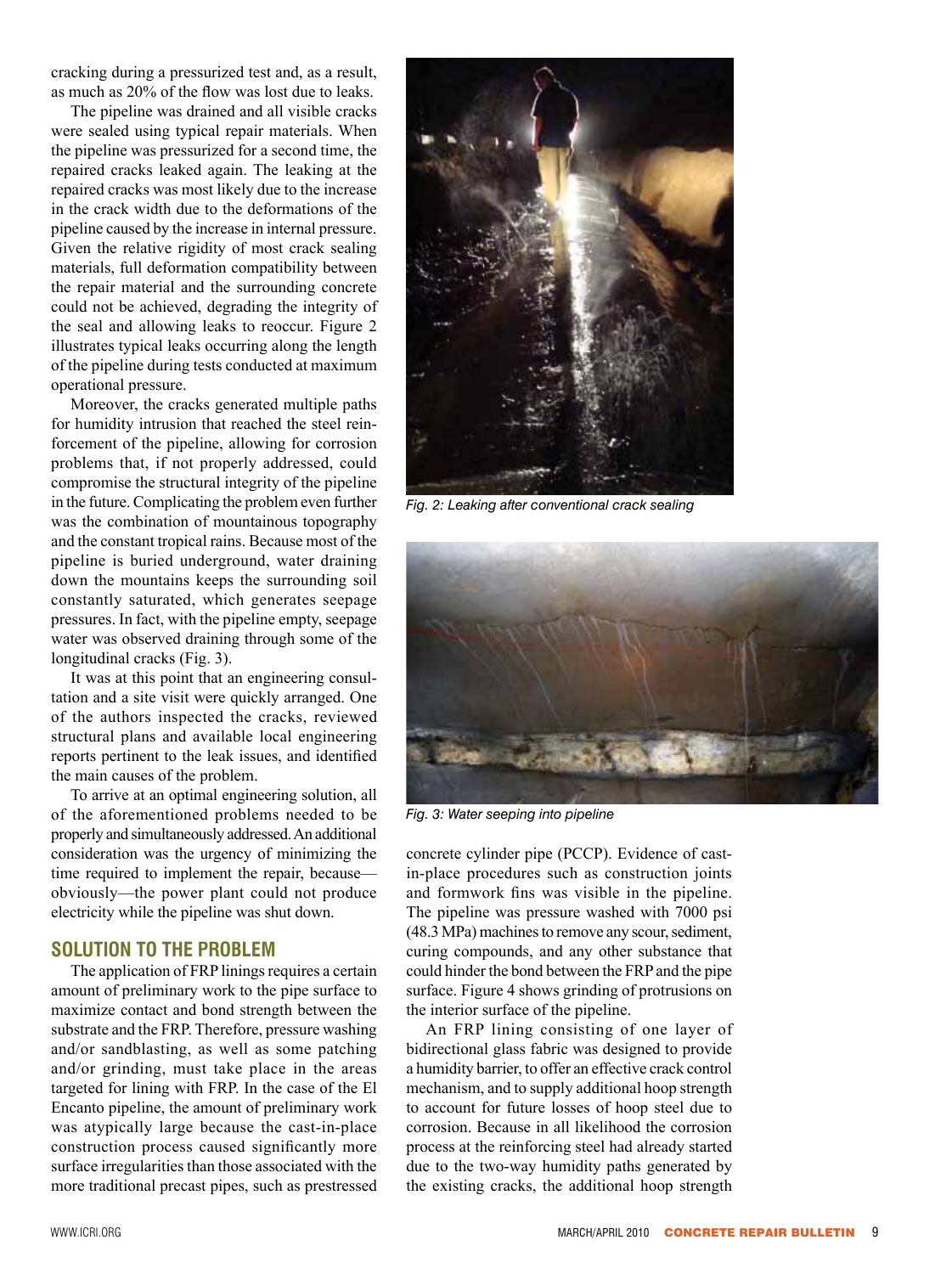provided by the FRP effectively increased the useful life of the pipeline. It should be noted that the humidity barrier is effective against water leaking into and out of the pipe, due to seepage or internal pressure effects, respectively; however, the corrosion of the steel reinforcement will not be slowed significantly as a result of the humidity barrier because seepage water will continue to provide the means for this process to continue. While nonstructural linings can also provide two-way humidity barriers, nonstructural linings cannot account for the loss of structural integrity caused by the ongoing corrosion due to the presence of seepage water.

Moreover, the adhered FRP laminate was designed to achieve full deformation compatibility with the pipe as the pipe expands due to pressurization, and the bidirectional orientation of the high-strength glass fibers in the fabric guarantees



*Fig. 4: Preparation work prior to installation of FRP lining*



*Fig. 5: Installation of FRP sheets on the interior surface of the pipeline*

that existing and/or future cracks are intercepted in orthogonal directions, providing superior crack control. Nonstructural linings, on the other hand, cannot serve as an effective crack control mechanism.

Finally, an epoxy top coat was applied as a cover for all of the installed FRP. This coat provides resistance to the abrasion caused by sediment carried by the river water, and additional leak proofing by covering any pin holes remaining in the FRP lining. The coating has a gray concrete color, which facilitates quality control by providing visual means of verifying that the entire light greencolored FRP lining is fully covered, and that any uncoated spots can be easily detected.

The time urgency associated with the power plant's imminent start of operations cannot be overstated, which required placing the entire design and manufacturing process on a very short schedule. Epoxy and fabric manufacturing plants were placed on accelerated production runs and part of the production was prepared for air cargo transport.

A technical team comprising two structural engineers and three field supervisors traveled to Costa Rica to oversee the project and train the local installation crews. A technical team fluent in Spanish was required for the job to run smoothly.

#### **Installation Procedure**

The 5742 ft (1750 m) long pipeline had four lateral access points at the locations of relief valves, with spacing ranging from 1000 to 1500 ft (305 to 457 m). These 24 x 24 in. (810 x 610 mm) access points were used by the crew to supply FRP materials, tools, and equipment to four installation stations inside the pipeline.

The installation direction was opposite to the flow direction to prevent the tendency of the joints in the FRP lining from being lifted by the water flow. Each installation station consisted of a five-man crew inside the pipe applying the FRP lining to the pipeline's interior walls, and another five-man crew performing support activities such as transporting the rolls of lining material from the access point to the installation point, and cutting and preparing the FRP rolls.

An epoxy paste was applied to the top half of the pipeline; the main purpose of the paste is to prevent peeling due to self weight of the saturated FRP fabric and to seal the surface to prevent excessive absorption by the dry concrete surface of the epoxy resin from the saturated FRP fabric. Figure 5 shows the installation of the first roll of FRP lining material at one of the installation stations. The access point is clearly visible on the lower left portion of the figure. No epoxy paste was used in the lower half of the pipe. Because gravity forces in this area tend to hold the FRP fabric in place, only a seal coat of epoxy resin was used to